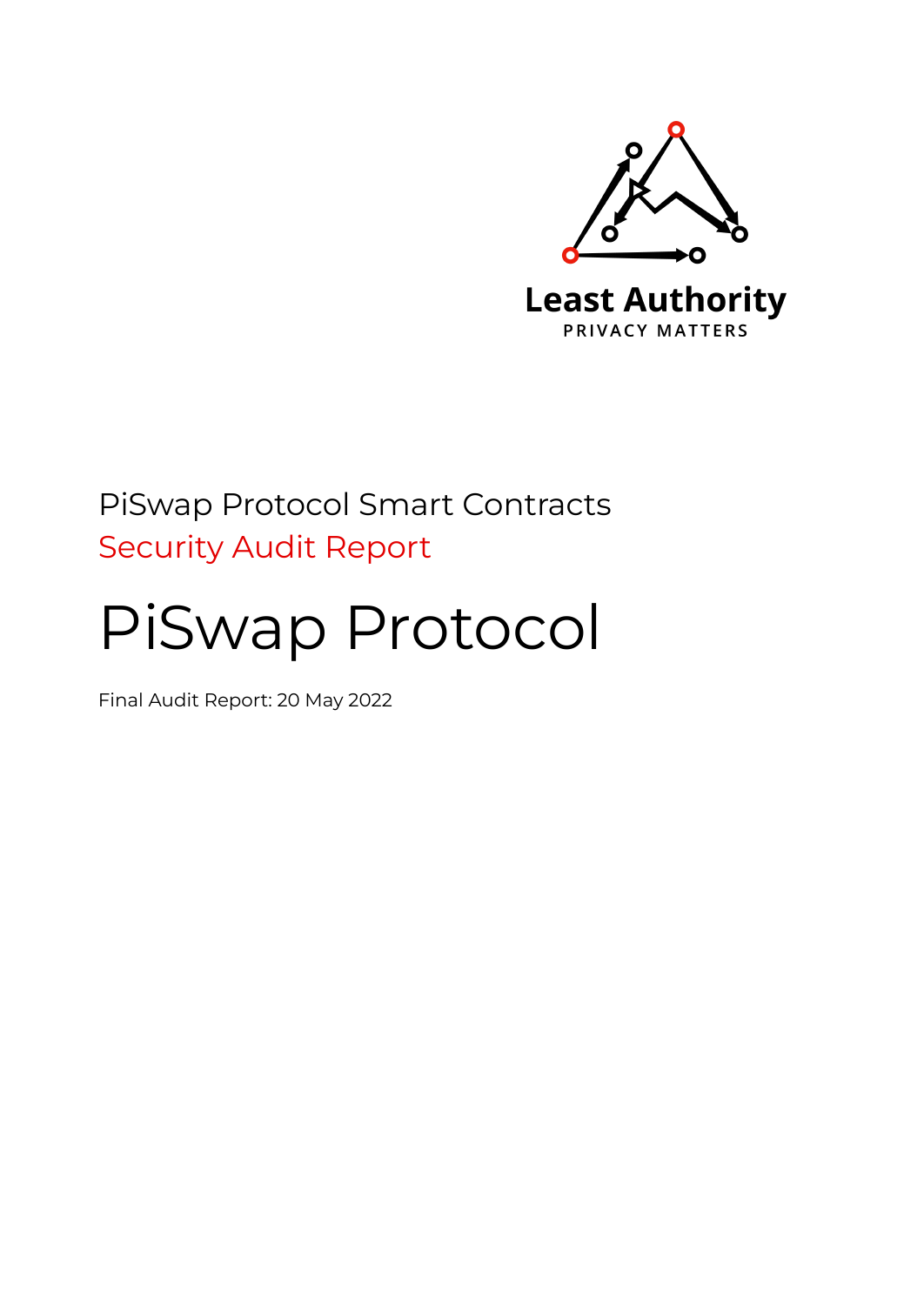# Table of Contents

**[Overview](#page-2-0)** 

**[Background](#page-2-1)** 

**[Project](#page-2-2) Dates** 

[Review](#page-2-3) Team

#### [Coverage](#page-2-4)

Target Code and [Revision](#page-2-5)

Supporting [Documentation](#page-2-6)

Areas of [Concern](#page-3-0)

[Findings](#page-3-1)

General [Comments](#page-3-2)

[System](#page-3-3) Design

Code [Quality](#page-3-4)

[Documentation](#page-4-0)

**[Scope](#page-4-1)** 

Specific Issues & [Suggestions](#page-4-2)

**[Suggestions](#page-5-0)** 

Suggestion 1: Perform [Multiplications](#page-5-1) Before Division

Suggestion 2: Define Functions [Appropriately](#page-5-2)

Suggestion 3: Require Oracle Length in Function [setOracleLength](#page-6-0) to be Consistent with **[Whitepaper](#page-6-0)** 

Suggestion 4: Implement [Property-Based](#page-7-0) Testing

**About Least [Authority](#page-8-0)** 

Our [Methodology](#page-8-1)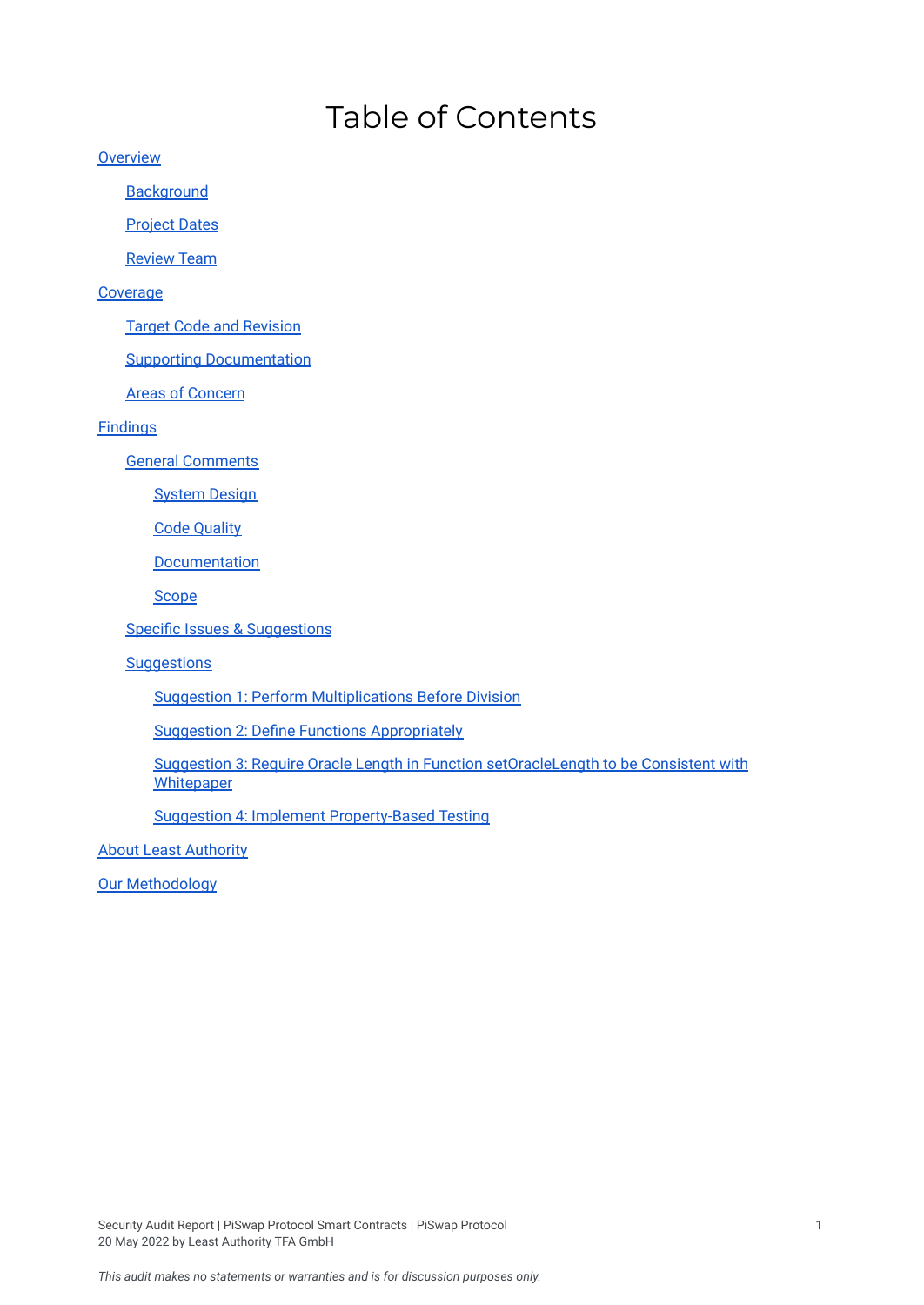# <span id="page-2-0"></span>**Overview**

# <span id="page-2-1"></span>Background

PiSwap Protocol has requested that Least Authority perform a security audit of the PiSwap Protocol Smart Contracts.

# <span id="page-2-2"></span>Project Dates

- **April 6 - April 26**: Initial Code Review *(Completed)*
- **April 29**: Delivery of Initial Audit Report *(Completed)*
- **May 18-29**: Verification Review *(Completed)*
- **May 20**: Delivery of Final Audit Report *(Completed)*

### <span id="page-2-3"></span>Review Team

- Alicia Blackett, Security Researcher and Engineer
- Nicole Ernst, Security Researcher and Engineer
- Ahmad Jawid Jamiulahmadi, Security Researcher and Engineer

# <span id="page-2-4"></span>**Coverage**

# <span id="page-2-5"></span>Target Code and Revision

For this audit, we performed research, investigation, and review of the PiSwap Protocol smart contracts followed by issue reporting, along with mitigation and remediation instructions as outlined in this report.

The following code repository is considered in-scope for the review:

● PiSwap Protocol Smart Contracts: <https://github.com/PiSwapProtocol/PiSwap-core>

Specifically, we examined the Git revision for our initial review:

#### e81aa5f7b6d968e6e15e4f7d26dbe230f54d1055

For the verification, we examined the Git revision:

6e85f63b66aea5494a1064c95e76edaf064130fd

For the review, this repository was cloned for use during the audit and for reference in this report:

PiSwap Protocol Smart Contracts:

<https://github.com/LeastAuthority/PiSwap-core>

All file references in this document use Unix-style paths relative to the project's root directory.

In addition, any dependency and third party code, unless specifically mentioned as in-scope, were considered out of scope for this review.

# <span id="page-2-6"></span>Supporting Documentation

The following documentation was available to the review team: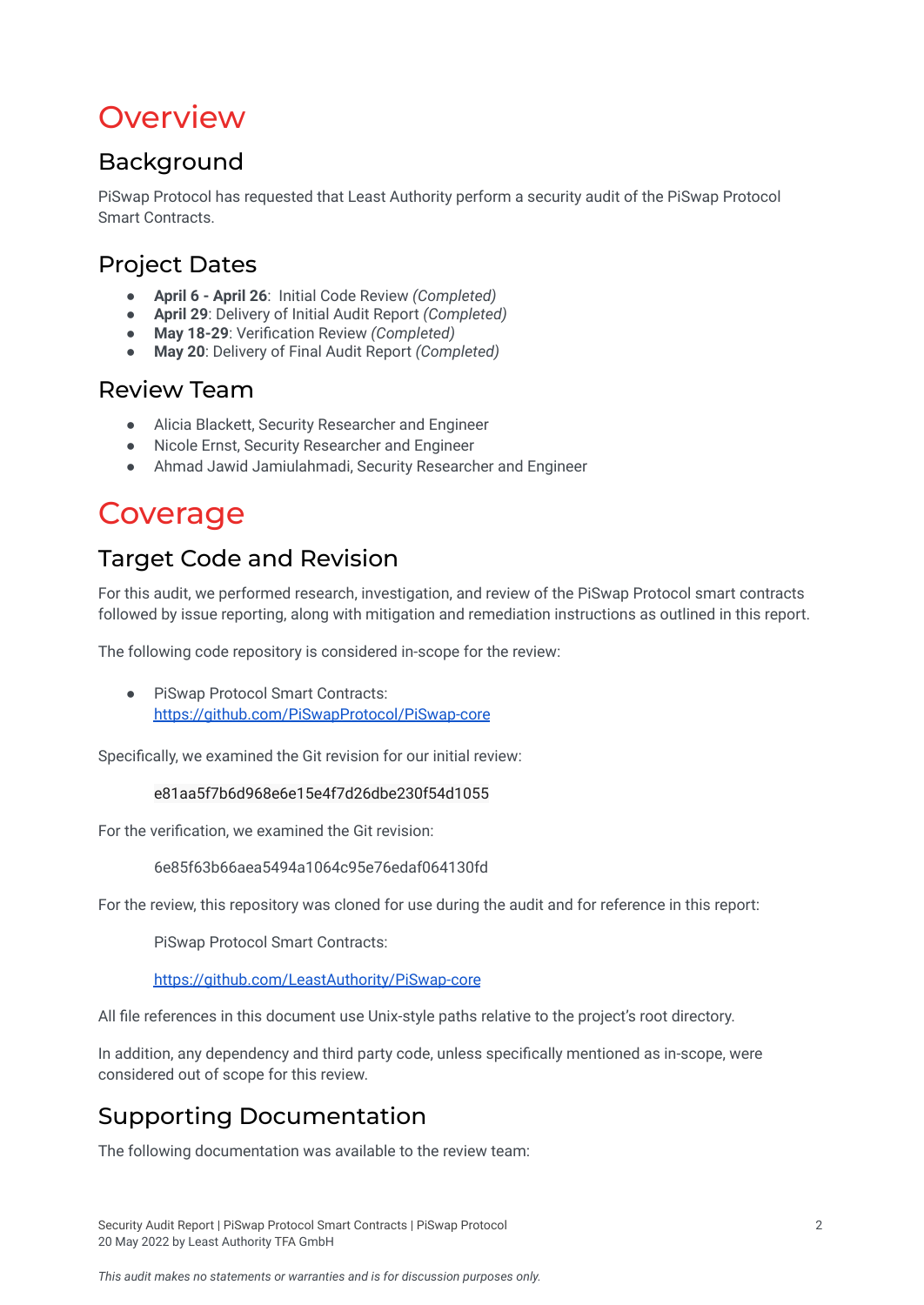PiSwap Protocol Whitepaper: https://docs.google.com/document/d/1B69RdEEovy2JXgLP8avUy09hAtH2--\_dTBaSLMzgoIs/edi [t](https://docs.google.com/document/d/1B69RdEEovy2JXgLP8avUy09hAtH2--_dTBaSLMzqoIs/edit)

## <span id="page-3-0"></span>Areas of Concern

Our investigation focused on the following areas:

- Correctness of the implementation;
- Common and case-specific implementation errors:
- Adherence to the specification and best practices;
- Adversarial actions and other attacks on the smart contracts;
- Potential misuse and gaming of the smart contracts;
- Attacks that impact funds, such as the draining or manipulation of funds;
- Mismanagement of funds via transactions;
- Denial of Service (DoS) and other security exploits that would impact the intended use or disrupt the execution of the smart contracts;
- Vulnerabilities in the smart contract code;
- Protection against malicious attacks and other ways to exploit the smart contracts;
- Inappropriate permissions and excess authority;
- Data privacy, data leaking, and information integrity; and
- Anything else as identified during the initial analysis phase.

# <span id="page-3-1"></span>Findings

### <span id="page-3-2"></span>General Comments

PiSwap protocol proposes an approach to NFT trading whereby a market comprising 2 liquidity pools (bull and bear) is created, which allows users to take positions on the expected value of an underlying NFT. This mechanism aims to determine a spot price for NFTs that is reflected by the market's desire to hold bull or bear tokens for that asset. Once the protocol has sufficient levels of liquidity, functionality is enabled to allow the smart contract to buy and sell NFTs from users.

Our team examined the functions interacting with the ETH vaults to check for any logic errors that could lead to the funds being drained by a malicious actor and could not identify any vulnerabilities. We checked external smart contract calls for exploitable reentrancy opportunities and could not identify any. We also checked the mathematical operations performed in the smart contract overflow or underflow errors and did not find vulnerabilities.

### <span id="page-3-3"></span>**System Design**

Our team examined the PiSwap protocol system and found that security has been taken into consideration in the overall design of the system, as demonstrated by the appropriate implementation of the checks-effects interaction pattern and reentrancy guards, the utilization of extensively audited and well tested libraries, and comprehensive unit test coverage.

### <span id="page-3-4"></span>**Code Quality**

The PiSwap protocol codebase is very well organized and adheres to best coding practices. We identified an instance where the ordering of the arithmetic operations is not consistent with recommended best practice in Solidity. Specifically, multiplication operations must be performed before division operations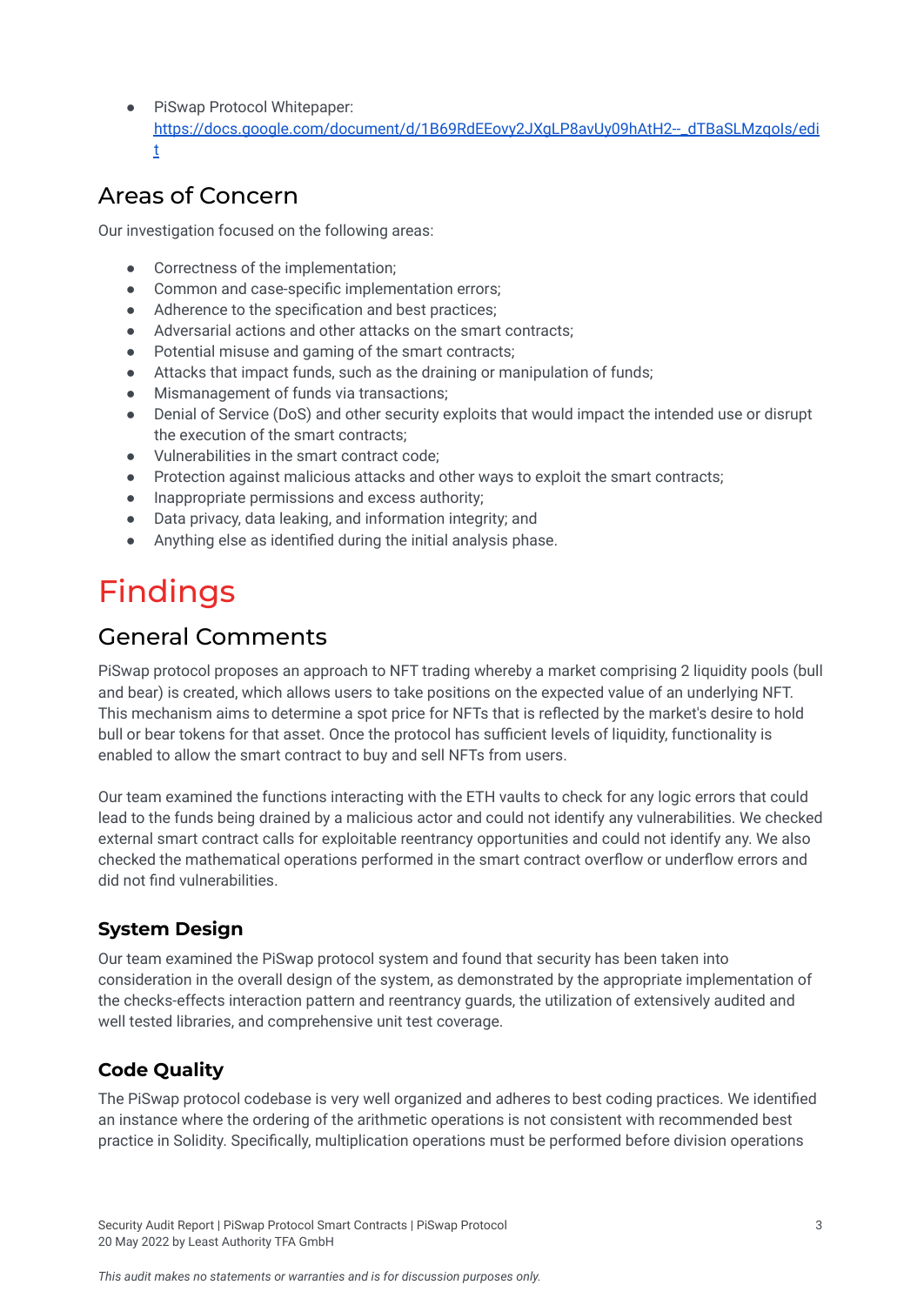where possible, in order to avoid precision errors. We recommend adhering to best practice in the ordering of arithmetic operations ([Suggestion](#page-5-1) 1).

Furthermore, functions in the codebase are not identified according to best practice. Functions must be defined according to their purpose within the system to improve readability and to remove any ambiguity regarding the intended capabilities of the function and how the function can be accessed. We recommend that functions be defined in adherence to recommended practice ([Suggestion](#page-5-2) 2).

#### **Tests**

The PiSwap protocol smart contracts implement a test suite with almost 100% coverage. This is commendable and significantly enhances the ability to identify implementation errors. However, the project utilizes complex mathematical formulas, and while unit tests provide some indication that they work correctly, we recommend that property based testing be used to verify correct functionality ([Suggestion](#page-7-0) 4).

#### <span id="page-4-0"></span>**Documentation**

The project documentation provided for this review sufficiently described the overall system, each of the components, and how those components interact with each other. However, we identified an instance in the implementation that is not consistent with the documentation.

The PiSwap protocol implements an on-chain oracle to register NFT prices. The oracle is an array of price entries and the average of the price recorded over the last 60 blocks is taken to prevent an attacker from manipulating the average price. The whitepaper included in the project documentation states that the number of blocks can be increased, if found to be insufficient. However, a function in the PiSwapRegistry smart contract (setOracleLength) checks for a value far smaller than this. We recommend requiring the minimum value to be the same as in the white paper [\(Suggestion](#page-6-1) 3).

#### **Code Comments**

The PiSwap protocol smart contracts contain code comments, which describe the intended behavior of security critical functions and components that adhere to [NatSpec](https://docs.soliditylang.org/en/latest/natspec-format.html) quidelines for Solidity code comments.

#### <span id="page-4-1"></span>**Scope**

The scope of this security audit contained all security critical components of the system. However, our team did not make an assessment of the protocol's ability to achieve its economic objectives as defined in the whitepaper or test any assumptions that the economic model is built upon. The financial primitives introduced by the project have not seen wide use on-chain before. While direct economic exploits of the economic assumptions of the protocol were out of scope for this audit, they did introduce challenges to reasoning about the logic of the code. We recommend that the PiSwap team perform an audit of the system's ability to achieve its economic objectives.

### <span id="page-4-2"></span>Specific Issues & Suggestions

We list the issues and suggestions found during the review, in the order we reported them. In most cases, remediation of an issue is preferable, but mitigation is suggested as another option for cases where a trade-off could be required.

| <b>I ISSUE / SUGGESTION</b>                           | <b>STATUS</b> |
|-------------------------------------------------------|---------------|
| Suggestion 1: Perform Multiplications Before Division | Resolved      |

Security Audit Report | PiSwap Protocol Smart Contracts | PiSwap Protocol 4 20 May 2022 by Least Authority TFA GmbH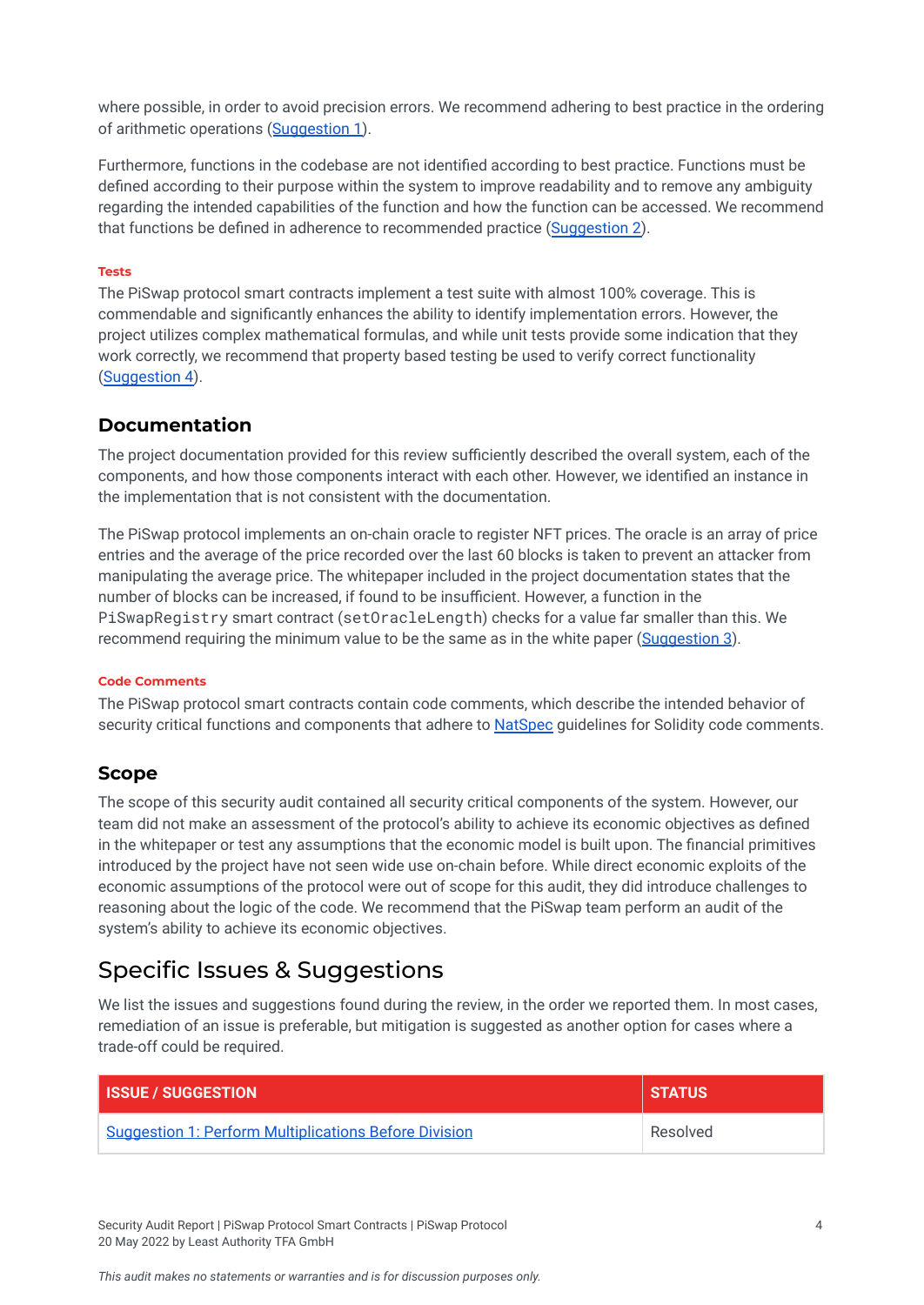| <b>Suggestion 2: Define Functions Appropriately</b>                                                          | Resolved   |
|--------------------------------------------------------------------------------------------------------------|------------|
| Suggestion 3: Require Oracle Length in Function set Oracle Length to be<br><b>Consistent with Whitepaper</b> | Resolved   |
| <b>Suggestion 4: Implement Property-Based Testing</b>                                                        | Unresolved |

### <span id="page-5-0"></span>Suggestions

#### <span id="page-5-1"></span>**Suggestion 1: Perform Multiplications Before Division**

#### **Location**

[contracts/lib/market/PiSwapLibrary.sol#L136-L139](https://github.com/LeastAuthority/PiSwap-core/blob/e81aa5f7b6d968e6e15e4f7d26dbe230f54d1055/contracts/lib/market/PiSwapLibrary.sol#L136-L139)

#### **Synopsis**

In the lockedEth function, there are multiple cases with division performed before multiplication. In some cases, this might result in the Solidity integer division truncating the quotient and causing loss of precision.

#### **Mitigation**

We recommend reordering the arithmetics to perform possible multiplications before divisions as follows:

```
int256 numerator = int256((tokenReserve ** 2) * ethReserve) / ONE
                + MAX_SUPPLY * (MAX_SUPPLY * STRETCH_FACTOR * ethReserve *
tokenReserve / (ONE * ONE)).sqrt()
                - (MAX_SUPPLY * ethReserve * tokenReserve) / ONE
                - (MAX_SUPPLY * STRETCH_FACTOR * tokenReserve) / ONE
           );
```
#### **Status**

The PiSwap team responded that because the two parameters ethReserve and tokenReserve can receive large values, it is not possible to perform multiplications before division due to integer overflow.

#### **Verification**

Resolved.

#### <span id="page-5-2"></span>**Suggestion 2: Define Functions Appropriately**

#### **Location**

Defined Internal:

#### [contracts/lib/market/PiSwapLibrary.sol#L25](https://github.com/LeastAuthority/PiSwap-core/blob/e81aa5f7b6d968e6e15e4f7d26dbe230f54d1055/contracts/lib/market/PiSwapLibrary.sol#L25)

Security Audit Report | PiSwap Protocol Smart Contracts | PiSwap Protocol 5 20 May 2022 by Least Authority TFA GmbH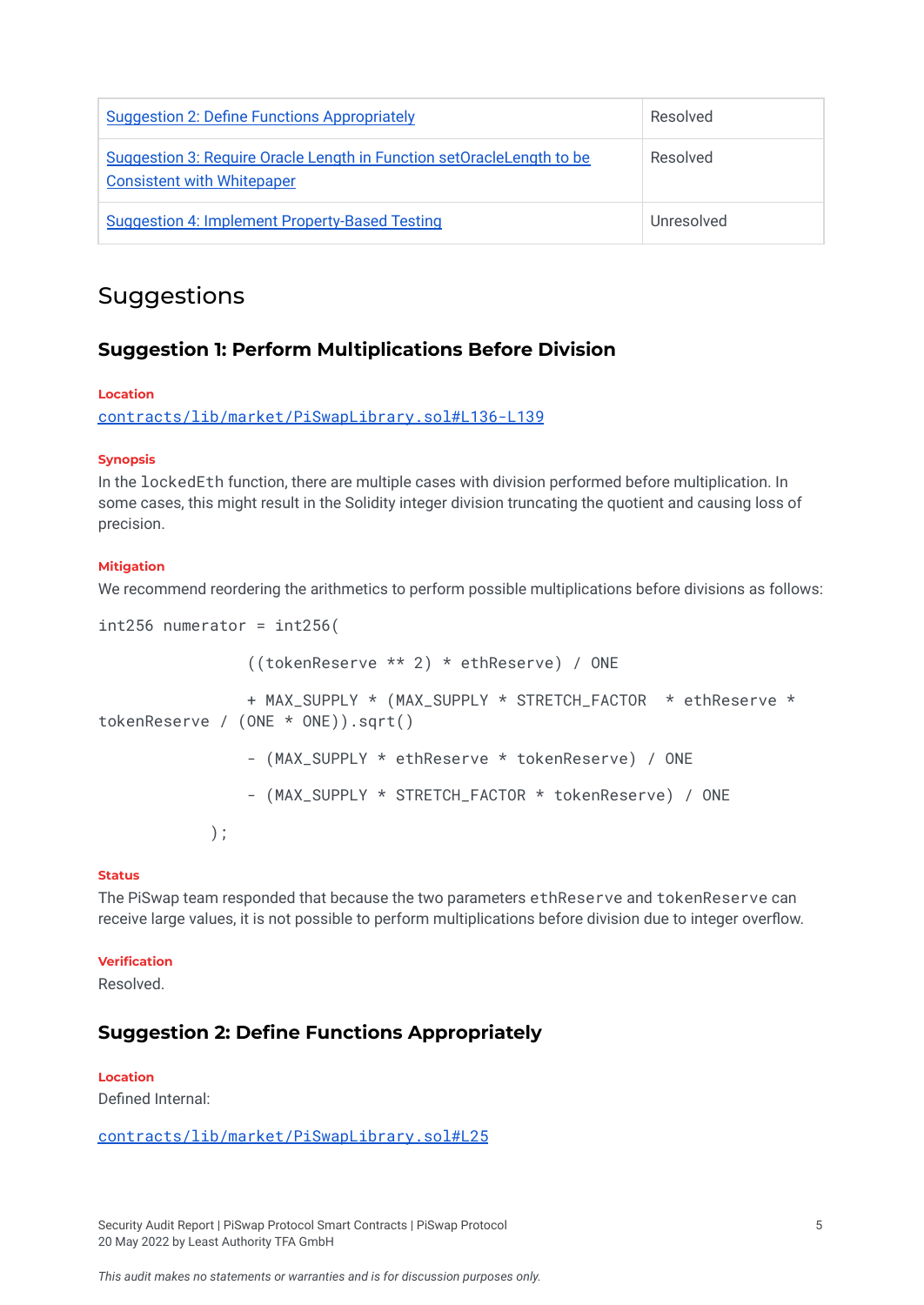[contracts/lib/registry/BeaconProxyOptimized.sol#L27](https://github.com/LeastAuthority/PiSwap-core/blob/e81aa5f7b6d968e6e15e4f7d26dbe230f54d1055/contracts/lib/registry/BeaconProxyOptimized.sol#L27)

[contracts/lib/registry/BeaconProxyOptimized.sol#L44](https://github.com/LeastAuthority/PiSwap-core/blob/e81aa5f7b6d968e6e15e4f7d26dbe230f54d1055/contracts/lib/registry/BeaconProxyOptimized.sol#L44)

[contracts/lib/registry/BeaconUpgradeable.sol#L32](https://github.com/LeastAuthority/PiSwap-core/blob/e81aa5f7b6d968e6e15e4f7d26dbe230f54d1055/contracts/lib/registry/BeaconUpgradeable.sol#L32)

[contracts/lib/registry/OwnedUpgradeable.sol#L22](https://github.com/LeastAuthority/PiSwap-core/blob/e81aa5f7b6d968e6e15e4f7d26dbe230f54d1055/contracts/lib/registry/OwnedUpgradeable.sol#L22)

Defined Public:

[contracts/PiSwapMarket.sol#L56](https://github.com/LeastAuthority/PiSwap-core/blob/e81aa5f7b6d968e6e15e4f7d26dbe230f54d1055/contracts/PiSwapMarket.sol#L56)

[contracts/PiSwapMarket.sol#L307](https://github.com/LeastAuthority/PiSwap-core/blob/e81aa5f7b6d968e6e15e4f7d26dbe230f54d1055/contracts/PiSwapMarket.sol#L307)

#### **Synopsis**

Several of the above referenced functions are defined as internal. However, they are not being used in any of the derived smart contracts. Others are defined as public even though they should actually be defined as external. It is considered best practice to define function access modifiers based on where the function is going to be used. This helps improve the readability of the code and makes it easier to identify incorrect assumptions about who can call the function.

#### **Mitigation**

We recommend defining the referenced internal and public functions, in the function definition, as private and external respectively by replacing the internal keyword with private and the public keyword with external.

#### **Status**

The PiSwap team has implemented the mitigation as suggested.

#### **Verification**

Resolved.

### <span id="page-6-1"></span><span id="page-6-0"></span>**Suggestion 3: Require Oracle Length in Function setOracleLength to be Consistent with Whitepaper**

#### **Location**

[contracts/PiSwapRegistry.sol#L148](https://github.com/LeastAuthority/PiSwap-core/blob/e81aa5f7b6d968e6e15e4f7d26dbe230f54d1055/contracts/PiSwapRegistry.sol#L148)

#### **Synopsis**

The PiSwap protocol whitepaper states that a block length of 60 is necessary to sufficiently reduce the risk of price manipulation. However, in the function setOracleLength, the oracle block length can be set to a value greater or equal to 5.

#### **Mitigation**

We recommend that the implementation of a require statement in setOracleLength check for a value greater or equal to the value stated in the whitepaper.

#### **Status**

The PiSwap team stated that the oracle length is set lower for testing purposes but will be increased in accordance with the documentation for deployment to mainnet.

Security Audit Report | PiSwap Protocol Smart Contracts | PiSwap Protocol 6 20 May 2022 by Least Authority TFA GmbH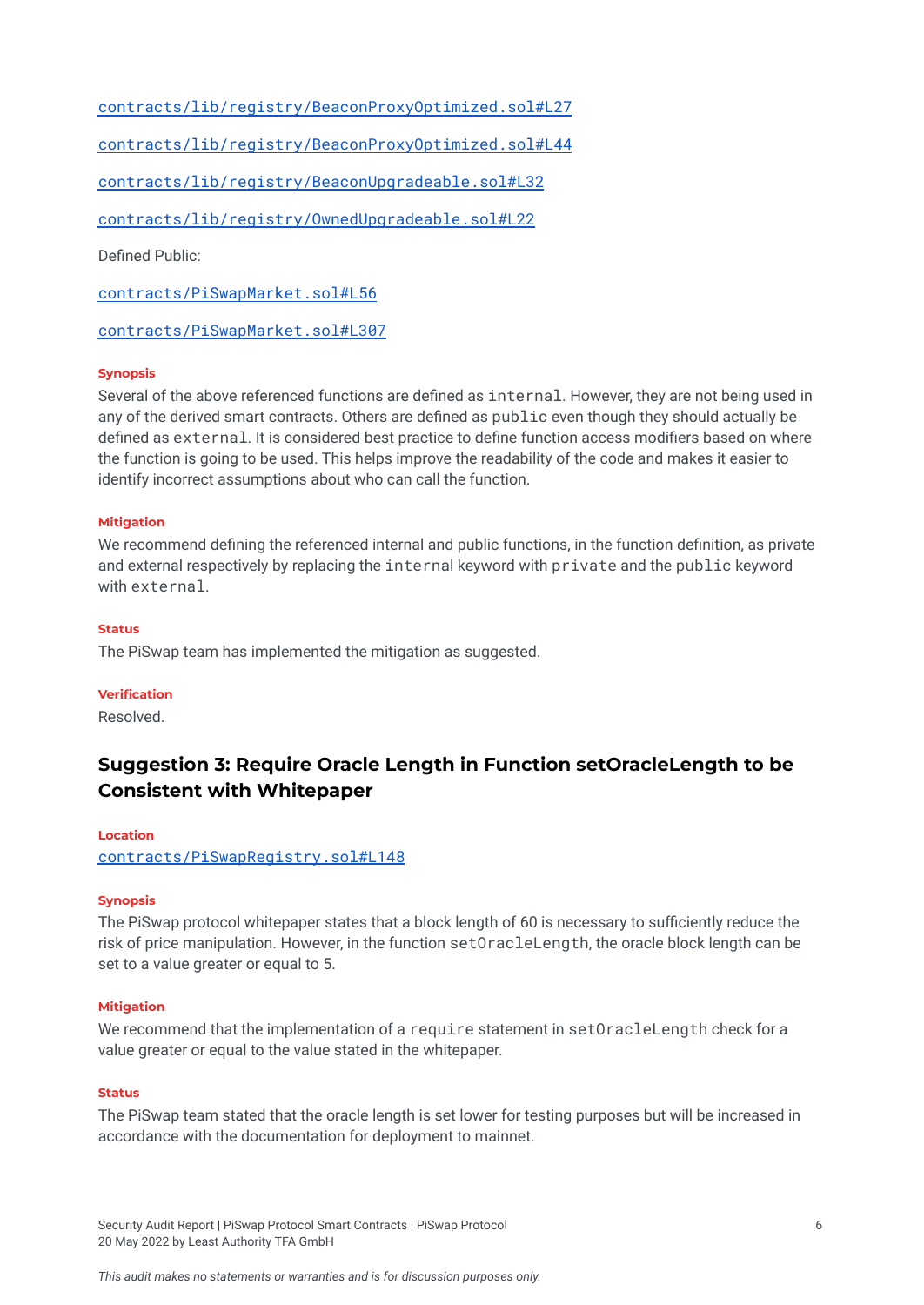#### **Verification**

Resolved.

#### <span id="page-7-0"></span>**Suggestion 4: Implement Property-Based Testing**

#### **Location**

[contracts/lib/market/PiSwapLibrary.sol#L88-L91](https://github.com/LeastAuthority/PiSwap-core/blob/e81aa5f7b6d968e6e15e4f7d26dbe230f54d1055/contracts/lib/market/PiSwapLibrary.sol#L88-L91)

[contracts/lib/market/PiSwapLibrary.sol#L136-L139](https://github.com/LeastAuthority/PiSwap-core/blob/e81aa5f7b6d968e6e15e4f7d26dbe230f54d1055/contracts/lib/market/PiSwapLibrary.sol#L136-L139)

#### **Synopsis**

The PiSwap protocol smart contracts code contains calculations in multiple places that might lead to unexpected behavior, in certain edge cases, as a result of loss of precision. While the codebase has sufficient unit test coverage, additional test coverage is needed to catch potential unintended behavior.

#### **Mitigation**

We recommend using property-based testing, in addition to unit testing, to increase the probability of identifying such errors.

#### **Status**

The PiSwap team plans to increase test coverage. However, at the time of the verification, the suggested mitigation has not been resolved.

#### **Verification**

Unresolved.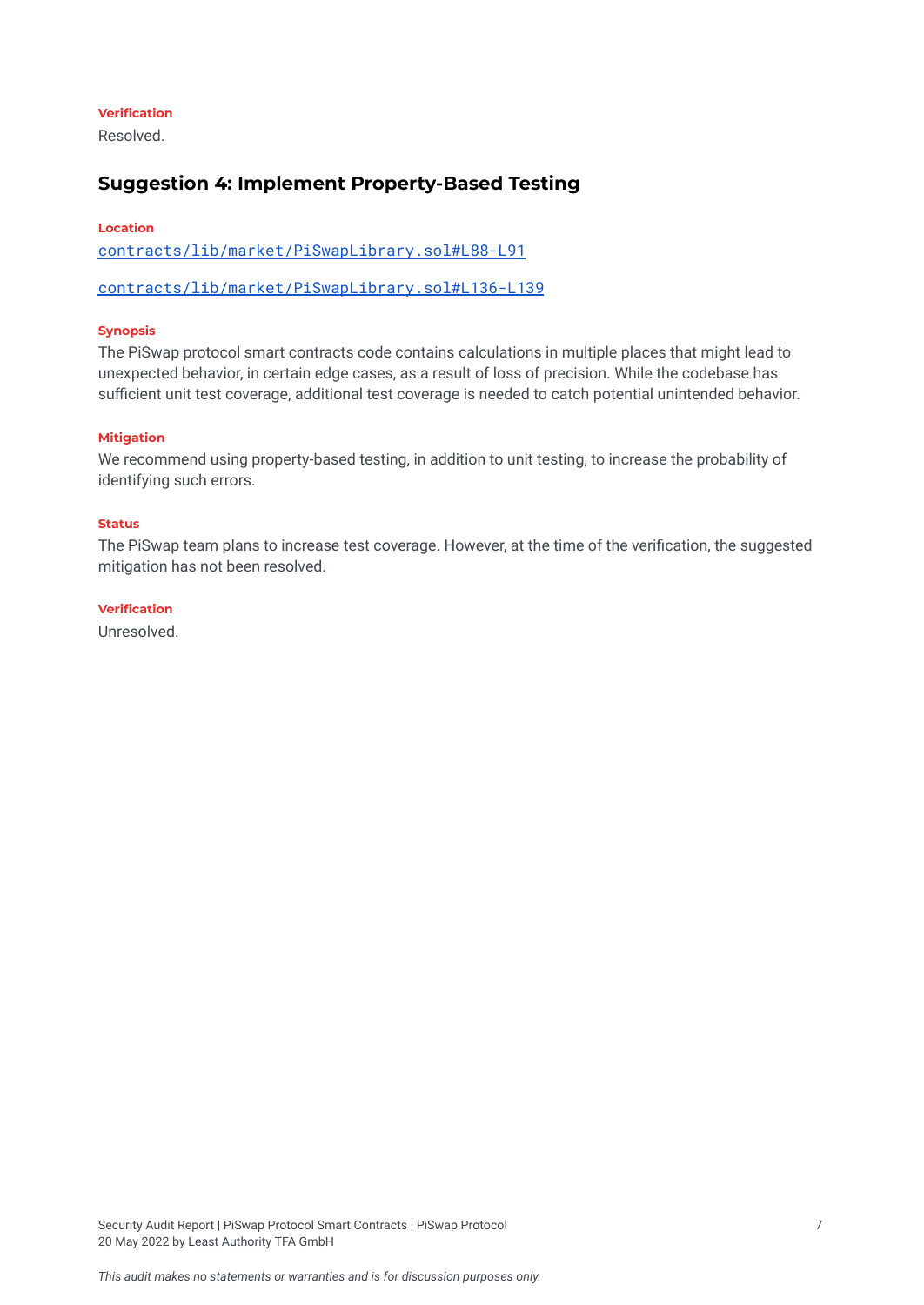# <span id="page-8-0"></span>About Least Authority

We believe that people have a fundamental right to privacy and that the use of secure solutions enables people to more freely use the Internet and other connected technologies. We provide security consulting services to help others make their solutions more resistant to unauthorized access to data and unintended manipulation of the system. We support teams from the design phase through the production launch and after.

The Least Authority team has skills for reviewing code in C, C++, Python, Haskell, Rust, Node.js, Solidity, Go, and JavaScript for common security vulnerabilities and specific attack vectors. The team has reviewed implementations of cryptographic protocols and distributed system architecture, including in cryptocurrency, blockchains, payments, and smart contracts. Additionally, the team can utilize various tools to scan code and networks and build custom tools as necessary.

Least Authority was formed in 2011 to create and further empower freedom-compatible technologies. We moved the company to Berlin in 2016 and continue to expand our efforts. Although we are a small team, we believe that we can have a significant impact on the world by being transparent and open about the work we do.

For more information about our security consulting, please visit [https://leastauthority.com/security-consulting/.](https://leastauthority.com/security-consulting/)

# <span id="page-8-1"></span>Our Methodology

We like to work with a transparent process and make our reviews a collaborative effort. The goals of our security audits are to improve the quality of systems we review and aim for sufficient remediation to help protect users. The following is the methodology we use in our security audit process.

# Manual Code Review

In manually reviewing all of the code, we look for any potential issues with code logic, error handling, protocol and header parsing, cryptographic errors, and random number generators. We also watch for areas where more defensive programming could reduce the risk of future mistakes and speed up future audits. Although our primary focus is on the in-scope code, we examine dependency code and behavior when it is relevant to a particular line of investigation.

# Vulnerability Analysis

Our audit techniques included manual code analysis, user interface interaction, and whitebox penetration testing. We look at the project's web site to get a high level understanding of what functionality the software under review provides. We then meet with the developers to gain an appreciation of their vision of the software. We install and use the relevant software, exploring the user interactions and roles. While we do this, we brainstorm threat models and attack surfaces. We read design documentation, review other audit results, search for similar projects, examine source code dependencies, skim open issue tickets, and generally investigate details other than the implementation. We hypothesize what vulnerabilities may be present, creating Issue entries, and for each we follow the following Issue Investigation and Remediation process.